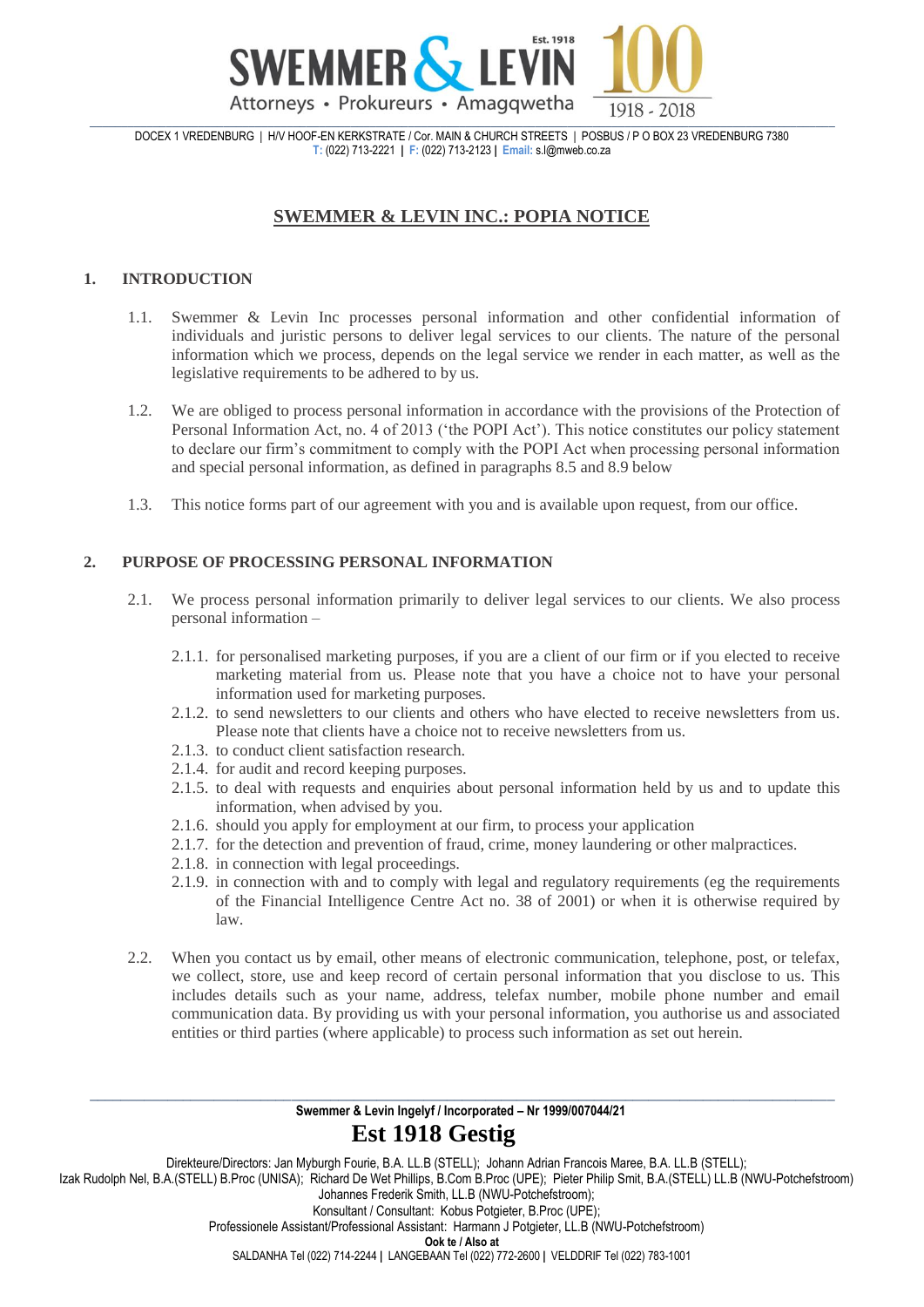- 2.3. We do not intentionally collect or use personal information of children (persons under the age of 18 years), unless with express consent of a parent or guardian, or if the law otherwise allows or requires us to process such personal information.
- 2.4. We do not process special personal Information about you unless
	- 2.4.1. it is necessary to establish, exercise or defend a right or obligation in law (eg we have to process information relating to your health as part of our screening processes when you access our premises, in order to comply with Covid-19 regulations and protocols).
	- 2.4.2. we have obtained your consent to do so (eg should you apply for employment at our firm, we require your permission to do a criminal record check to process information which relates to your criminal record, if any.
- 2.5. We are committed to process personal information and special personal information
	- 2.5.1. fairly and lawfully, for specific lawful purposes.
	- 2.5.2. in accordance with any agreement we may have with you and in accordance with the legal standards applicable to such information or information categories.
	- 2.5.3. which is accurate and kept up to date.
	- 2.5.4. which is adequate, relevant and not excessive or misleading.

## **3. SHARING OR TRANSFER OF PERSONAL INFORMATION**

- 3.1. We undertake to use your personal Information only for the purpose for which the information is essential and not to share or further process your personal information without your consent.
- 3.2. Please note that in certain circumstances,
	- 3.2.1. we must share personal information with third parties as part of the legal services we render to our clients. Subject to paragraph 3.2.4 below, we must inform you when we do so and will share only what is needed for those purposes. We aim to have agreements in place with our service providers to ensure that the personal information that we remain responsible for, is safeguarded by our service providers. Anyone to whom we pass on your personal information, will be required by us to treat your information with the same level of protection as we are obliged to do.
	- 3.2.2. we have to obtain personal information about clients and other persons or entities from third parties as part of the legal services which we render. We will inform you when we have to obtain personal information about you from a third party.
	- 3.2.3. we release account and other personal information to third parties when we believe that such release is appropriate to comply with the law; to enforce our client agreements and other agreements; or to protect the rights, property or safety of our firm and our clients. We will inform you when we decide to do so and will share only what is needed for those purposes.
	- 3.2.4. South African legislation allows for the disclosure of personal information to law enforcement or other agencies without your consent. In circumstances where we are required to disclose information because we are legally obliged to do so, we will first consider the legitimate interests of all concerned.
- 3.3. We may need to transfer your personal information to another country for processing or storage of data or when it is otherwise required by virtue of the nature of the legal services rendered to you. This

\_\_\_\_\_\_\_\_\_\_\_\_\_\_\_\_\_\_\_\_\_\_\_\_\_\_\_\_\_\_\_\_\_\_\_\_\_\_\_\_\_\_\_\_\_\_\_\_\_\_\_\_\_\_\_\_\_\_\_\_\_\_\_\_\_\_\_\_\_\_\_\_\_\_\_\_\_\_\_\_\_\_\_\_\_\_\_\_\_\_\_\_\_\_\_\_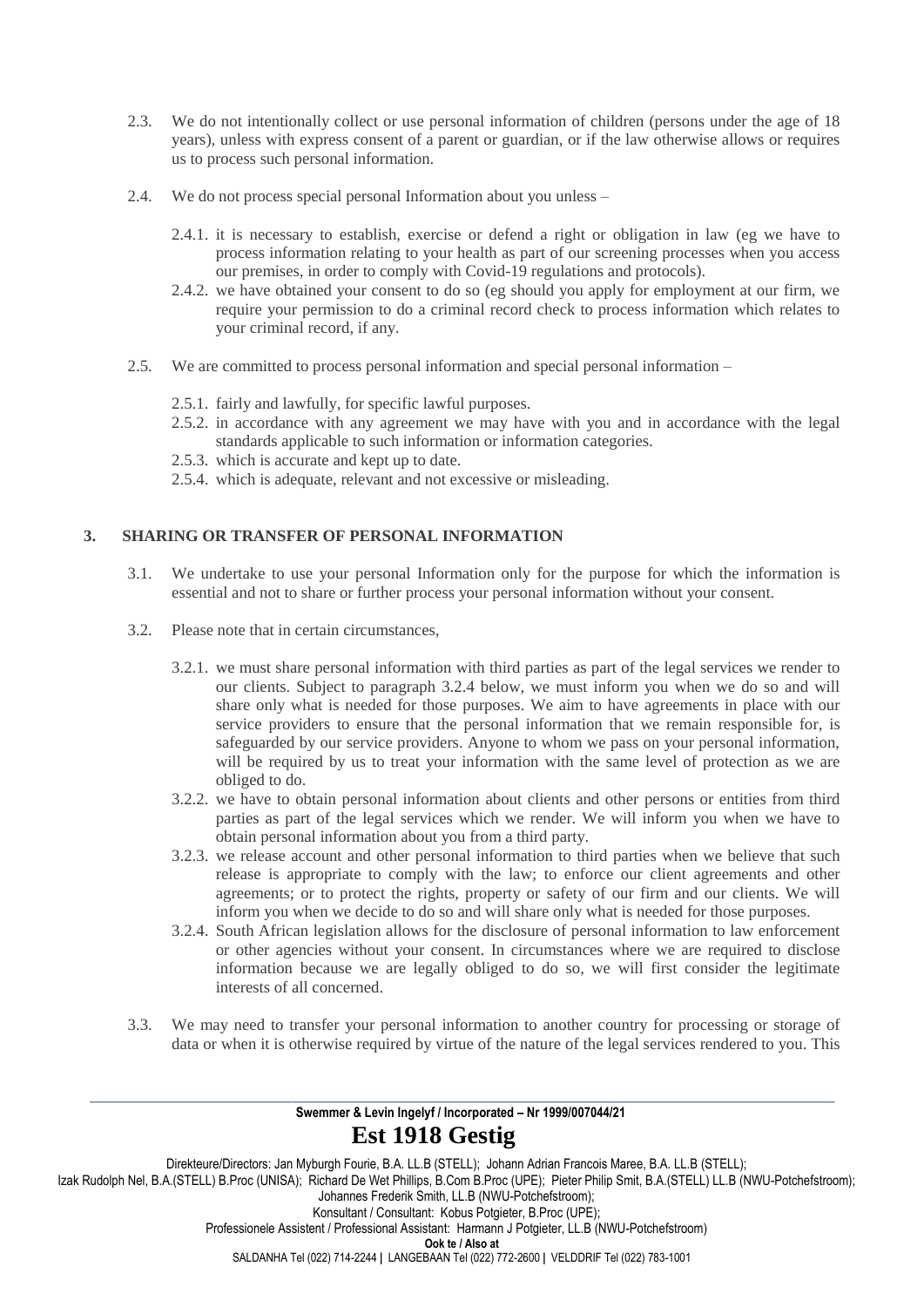will be done only in limited circumstances and in strict adherence of the requirements of the POPI Act and other relevant legislation.

### **4. RETENTION OF PERSONAL INFORMATION**

- 4.1. We will retain your personal information for as long you permit us to do so and/or in accordance with the provisions of any applicable legislation.
- 4.2. Please note that we are obliged in law to retain documents containing personal information for at least seven years from the date of the last entry recorded in each particular book or other document of record or file.

### **5. SAFEGUARDING OF PERSONAL INFORMATION**

- 5.1. We are required to take reasonable measures to adequately protect all the personal information we hold and to avoid unauthorized access and use of such personal information. To comply with this requirement, we maintain reasonable industry-standard physical, electronic and procedural safeguards in respect of the personal information we collect, store, disclose and destruct.
- 5.2. Our written communication with clients and third parties occurs mostly via the internet. For this reason, we have implemented general accepted and up-to-date electronic communication safety measures. However, the internet is not entirely secure and therefore we cannot unconditionally guarantee the security of any information you provide to us via email, social media, or other communication platforms. Should you be particularly concerned about the safety of specific personal information you intend to send to us, you should liaise with your contact person at the firm regarding the appropriate communication platform to be used.
- 5.3. In the unlikely event that an information security breach in respect of your personal information should occur, we will inform you thereof. We will also investigate the security breach and will take all reasonable measures to limit any possible damage which may arise from such breach.

### **6. ACCESS TO AND AMENDMENT OF PERSONAL INFORMATION HELD BY US**

- 6.1. Our information officer is Mr. JF Smith, a director of our firm. Please phone Mr Smith on 022 713 2221 or write to him at jsmith@swemmer.co.za if you:
	- 6.1.1. have any queries about this notice.
	- 6.1.2. need further information about our privacy practices.
	- 6.1.3. wish to request a copy of the personal information we hold in respect of yourself and the purpose for holding it. We will take all reasonable steps to confirm your identity before providing details of your personal information to you. There may be a reasonable charge for providing any information so requested.
	- 6.1.4. wish to amend, correct or destroy your personal information held by us. Please contact us to update your personal information whenever your details change.
- 6.2. If we do not respond to a request from yourself pertaining to your personal information to your satisfaction, you may lodge a complaint at the office of the Information Regulator at the following addresses:
	- 6.2.1. Website: https://www.justice.gov.za/inforeg/index.html

#### \_\_\_\_\_\_\_\_\_\_\_\_\_\_\_\_\_\_\_\_\_\_\_\_\_\_\_\_\_\_\_\_\_\_\_\_\_\_\_\_\_\_\_\_\_\_\_\_\_\_\_\_\_\_\_\_\_\_\_\_\_\_\_\_\_\_\_\_\_\_\_\_\_\_\_\_\_\_\_\_\_\_\_\_\_\_\_\_\_\_\_\_\_\_\_\_ **Swemmer & Levin Ingelyf / Incorporated – Nr 1999/007044/21 Est 1918 Gestig**

Direkteure/Directors: Jan Myburgh Fourie, B.A. LL.B (STELL); Johann Adrian Francois Maree, B.A. LL.B (STELL); Izak Rudolph Nel, B.A.(STELL) B.Proc (UNISA); Richard De Wet Phillips, B.Com B.Proc (UPE); Pieter Philip Smit, B.A.(STELL) LL.B (NWU-Potchefstroom); Johannes Frederik Smith, LL.B (NWU-Potchefstroom); Konsultant / Consultant: Kobus Potgieter, B.Proc (UPE); Professionele Assistent / Professional Assistant: Harmann J Potgieter, LL.B (NWU-Potchefstroom) **Ook te / Also at** SALDANHA Tel (022) 714-2244 **|** LANGEBAAN Tel (022) 772-2600 **|** VELDDRIF Tel (022) 783-1001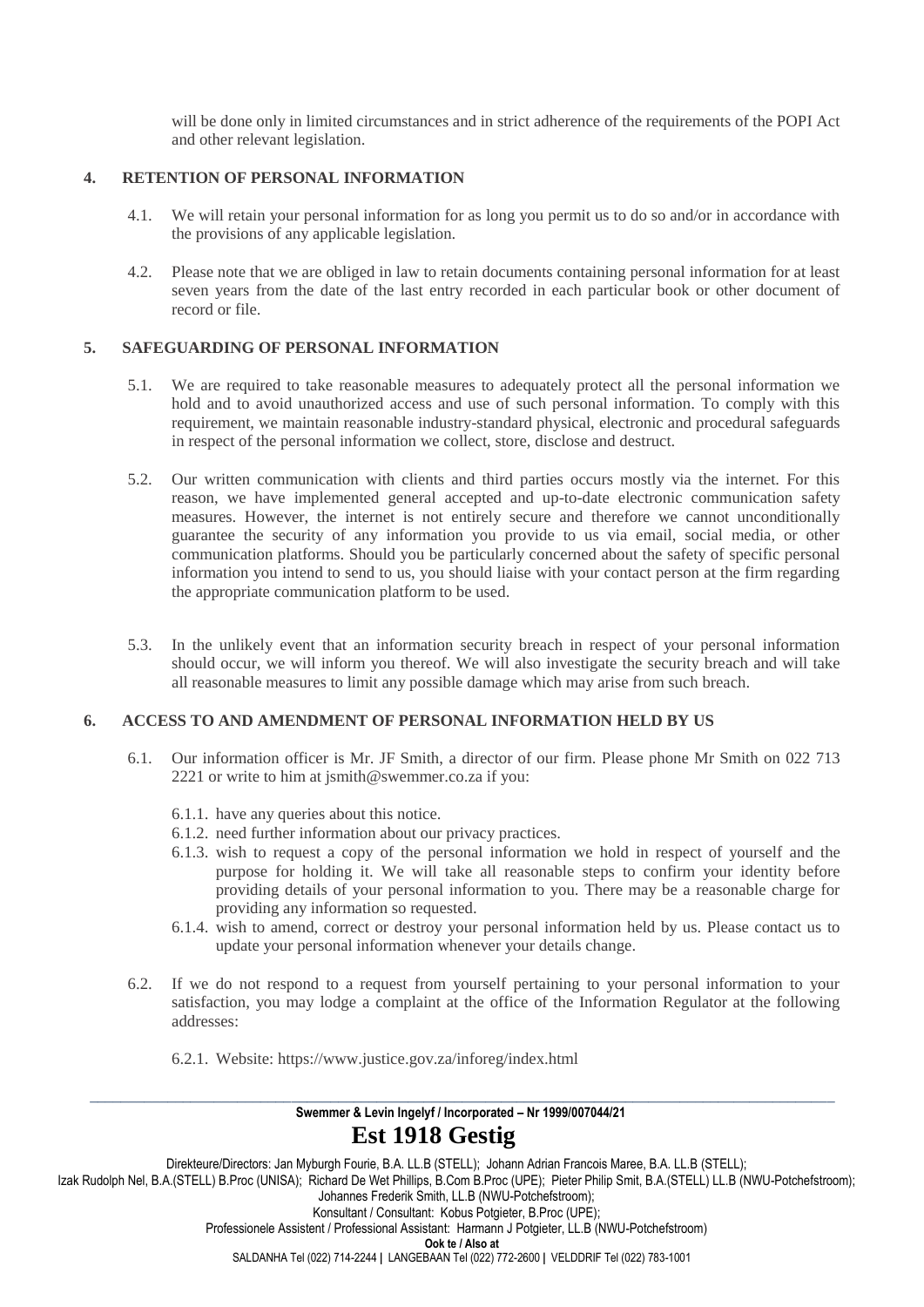- 6.2.2. Address: JD House, 27 Stiemens Street, Braamfontein, Johannesburg, 2001
- 6.2.3. Postal address: P.O Box 31533, Braamfontein, Johannesburg, 2017
- 6.2.4. Complaint email address: complaints.IR@justice.gov.za
- 6.2.5. General enquiry email address: inforeg@justice.gov.za.

### **7. CHANGES TO THIS NOTICE**

7.1. We may amend our personal information practices and review this notice from time to time. Amendments will be communicated as necessary and will appear on our website.

#### **8. DEFINITIONS OF TERMS USED IN THIS NOTICE**

In this notice, the following terms and expressions, will have the meaning as assigned to them by the POPI Act:

- 8.1. Confidential information means any personal information, as defined in the POPI Act, and any other information or data of any nature, tangible or intangible, oral or in writing and in any format or medium, which by its nature or content is, or ought reasonably to be identifiable as confidential and/or is provided or disclosed in confidence to our firm.
- 8.2. Data subject is an individual or juristic person to whom personal information relates.
- 8.3. Electronic communication means any text, voice, sound or image message sent over an electronic communications network which is stored in the network or in the recipient's terminal equipment until it is collected by the recipient.
- 8.4. Information security breach is any incident:
	- 8.4.1. in which sensitive and/or protected and/or private and/or confidential information has been lost, disclosed, stolen, copied, transmitted, viewed, altered, destructed or otherwise used or processed in an unauthorised manner; or
	- 8.4.2. that results in the unauthorized access of information, applications, services, networks and/or devices by bypassing our firm's security mechanisms.
- 8.5. Personal information is Information relating to an identifiable, living, natural person, and where it is applicable, an identifiable, existing juristic person, including, but not limited to –
	- 8.5.1. information relating to the race, gender, sex, pregnancy, marital status, national, ethnic or social origin, colour, sexual orientation, age, physical or mental health, well-being, disability, religion, conscience, belief, culture, language and birth of the person;
	- 8.5.2. information relating to the education or the medical, financial, criminal or employment history of the person;
	- 8.5.3. any identifying number, symbol, e-mail address, physical address, telephone number, location information, online identifier or other particular assignment to the person;
	- 8.5.4. the biometric information of the person;
	- 8.5.5. the personal opinions, views or preferences of the person;
	- 8.5.6. correspondence sent by the person that is implicitly or explicitly of a private or confidential nature or further correspondence that would reveal the contents of the original correspondence;
	- 8.5.7. the views or opinions of another individual about the person; and
	- 8.5.8. the name of the person if it appears with other personal information relating to the person or if the disclosure of the name itself would reveal information about the person.

#### \_\_\_\_\_\_\_\_\_\_\_\_\_\_\_\_\_\_\_\_\_\_\_\_\_\_\_\_\_\_\_\_\_\_\_\_\_\_\_\_\_\_\_\_\_\_\_\_\_\_\_\_\_\_\_\_\_\_\_\_\_\_\_\_\_\_\_\_\_\_\_\_\_\_\_\_\_\_\_\_\_\_\_\_\_\_\_\_\_\_\_\_\_\_\_\_ **Swemmer & Levin Ingelyf / Incorporated – Nr 1999/007044/21 Est 1918 Gestig**

Direkteure/Directors: Jan Myburgh Fourie, B.A. LL.B (STELL); Johann Adrian Francois Maree, B.A. LL.B (STELL);

Izak Rudolph Nel, B.A.(STELL) B.Proc (UNISA); Richard De Wet Phillips, B.Com B.Proc (UPE); Pieter Philip Smit, B.A.(STELL) LL.B (NWU-Potchefstroom); Johannes Frederik Smith, LL.B (NWU-Potchefstroom);

Konsultant / Consultant: Kobus Potgieter, B.Proc (UPE);

Professionele Assistent / Professional Assistant: Harmann J Potgieter, LL.B (NWU-Potchefstroom)

**Ook te / Also at**

SALDANHA Tel (022) 714-2244 **|** LANGEBAAN Tel (022) 772-2600 **|** VELDDRIF Tel (022) 783-1001